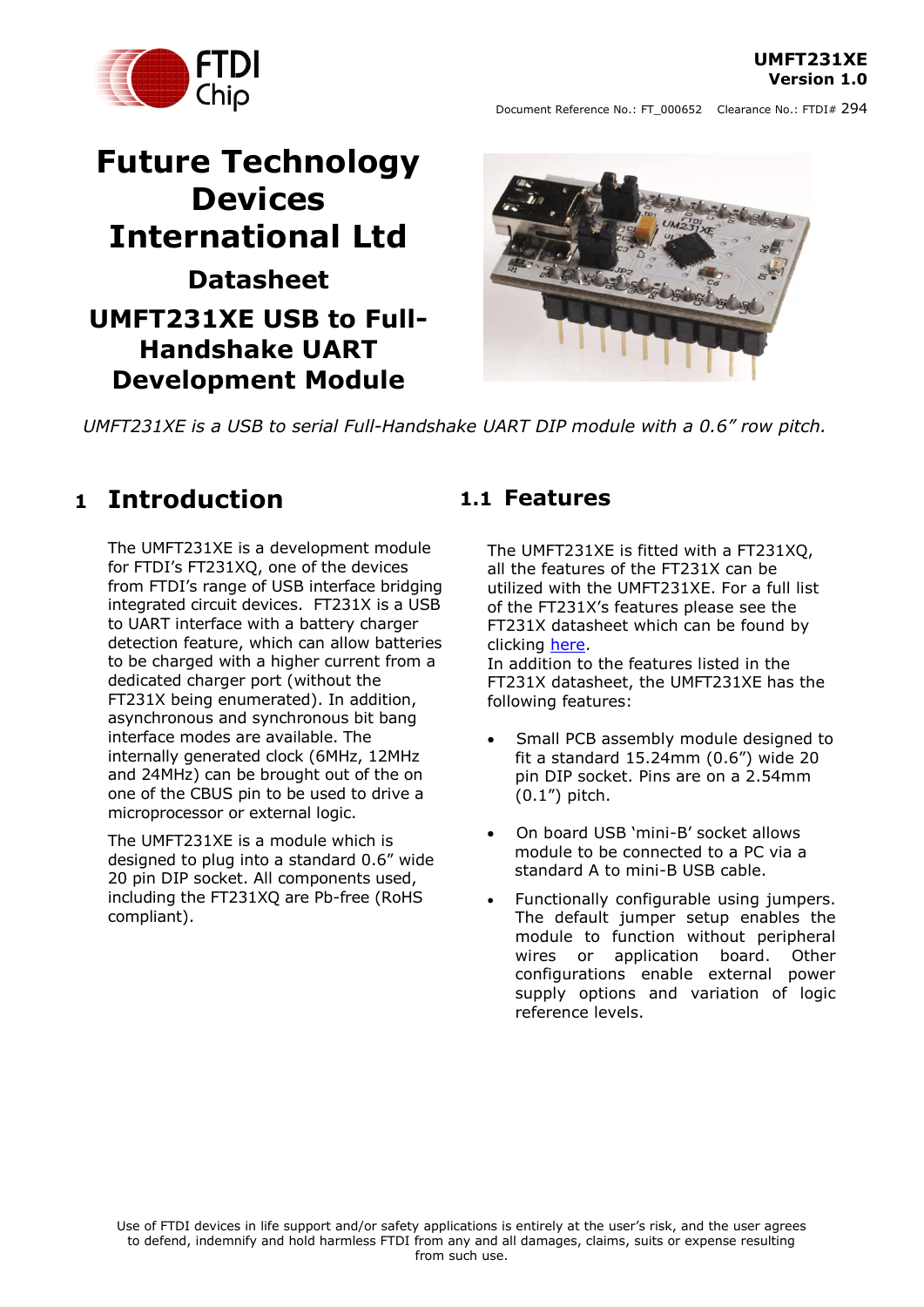

### **Table of Contents**

| 1                       |     |                                                        |  |  |  |  |
|-------------------------|-----|--------------------------------------------------------|--|--|--|--|
|                         | 1.1 |                                                        |  |  |  |  |
| $\mathbf{2}$            |     |                                                        |  |  |  |  |
| 3                       |     |                                                        |  |  |  |  |
| $\overline{\mathbf{4}}$ |     |                                                        |  |  |  |  |
|                         | 4.1 |                                                        |  |  |  |  |
|                         | 4.2 |                                                        |  |  |  |  |
|                         | 4.3 |                                                        |  |  |  |  |
| 5                       |     |                                                        |  |  |  |  |
|                         | 5.1 |                                                        |  |  |  |  |
|                         | 5.2 |                                                        |  |  |  |  |
|                         | 5.3 |                                                        |  |  |  |  |
|                         | 5.4 | USB Bus Powered with Power Switching Configuration  10 |  |  |  |  |
|                         | 5.5 |                                                        |  |  |  |  |
|                         | 5.6 |                                                        |  |  |  |  |
|                         | 5.7 |                                                        |  |  |  |  |
| 6                       |     |                                                        |  |  |  |  |
| 7                       |     |                                                        |  |  |  |  |
| 8                       |     |                                                        |  |  |  |  |
| 9                       |     |                                                        |  |  |  |  |
|                         |     |                                                        |  |  |  |  |
|                         |     |                                                        |  |  |  |  |

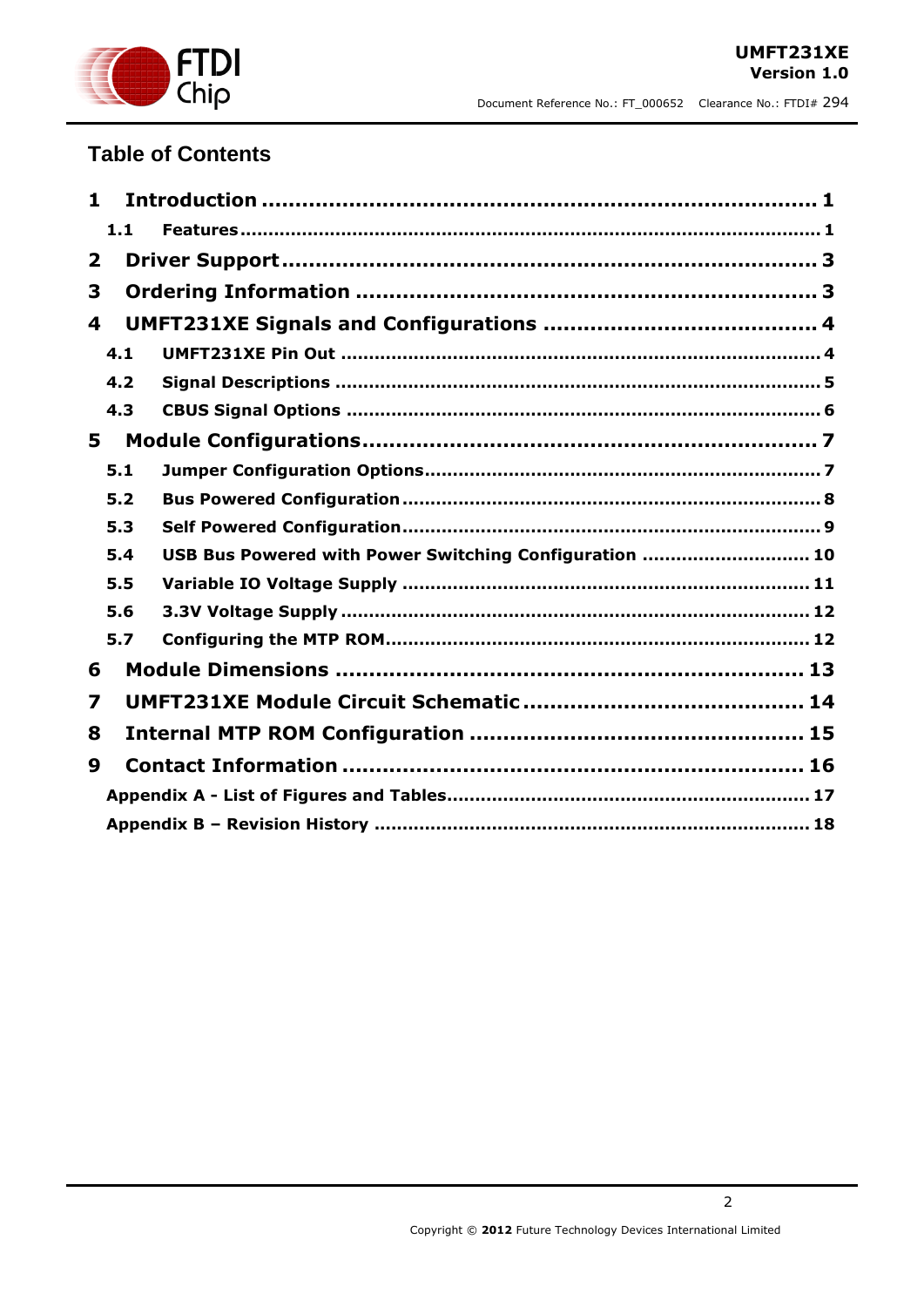

## <span id="page-2-0"></span>**2 Driver Support**

### **Royalty-Free VIRTUAL COM PORT (VCP) DRIVERS for:**

- Windows 7 32,64-bit
- Windows Vista
- Windows XP 32,64-bit
- Windows XP Embedded
- Windows CE.NET 4.2 , 5.0 and 6.0
- MAC OS OS-X
- Linux 3.0 and greater
- Android

#### **Royalty-Free D2XX Direct Drivers (USB Drivers + DLL S/W Interface):**

- Windows 7 32,64-bit
- Windows Vista
- Windows XP 32,64-bit
- Windows XP Embedded
- Windows CE.NET 4.2, 5.0 and 6.0
- MAC OS OS-X
- Linux 3.0 and greater
- Android

The drivers listed above are all available to download for free from [www.ftdichip.com.](http://www.ftdichip.com/) Various 3rd Party Drivers are also available for various other operating systems - visit [www.ftdichip.com](http://www.ftdichip.com/) for details.

## <span id="page-2-1"></span>**3 Ordering Information**

| <b>Module Code</b> | <b>Utilised IC Code</b> | <b>Description</b>                                                                     |
|--------------------|-------------------------|----------------------------------------------------------------------------------------|
| UMFT201XE-01       | <b>FT201XO</b>          | USB to $I^2C$ evaluation module. 0.6" row pitch, standard DIP<br>headers.              |
| UMFT221XE-01       | <b>FT221XO</b>          | USB to 8-bit SPI/FT1248 evaluation module. 0.6" row pitch,<br>standard DIP headers.    |
| UMFT231XE-01       | <b>FT231XQ</b>          | USB to Full-Handshake UART evaluation module, 0.6" row<br>pitch, standard DIP headers. |
| UMFT240XE-01       | <b>FT240XO</b>          | USB to 8-bit 245 FIFO evaluation module. 0.6" row pitch,<br>standard DIP headers.      |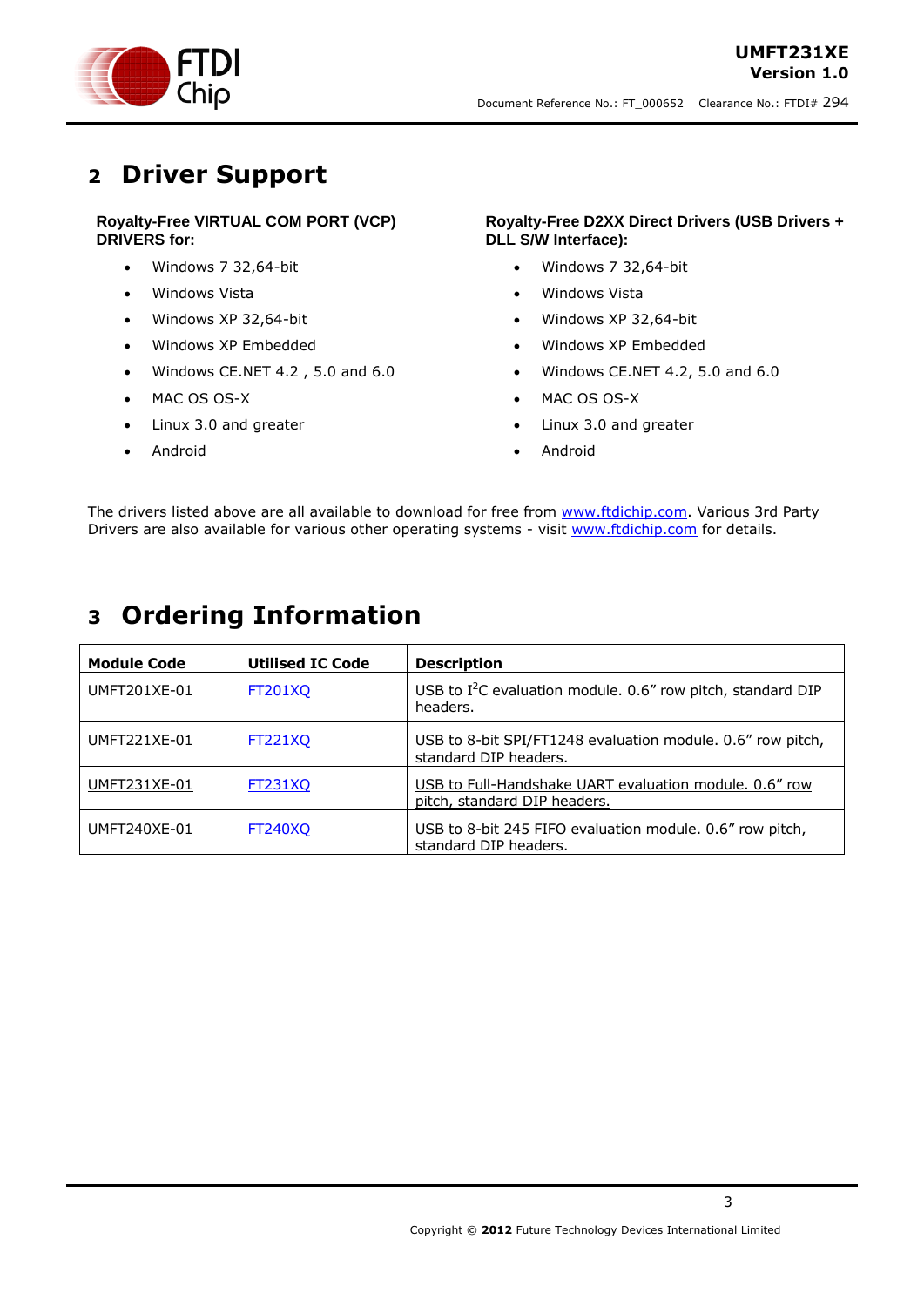

# <span id="page-3-0"></span>**4 UMFT231XE Signals and Configurations**

### <span id="page-3-1"></span>**4.1 UMFT231XE Pin Out**



### <span id="page-3-2"></span>**Figure 4.1 – Module Pin Out**

Figure 4.1 illustrates the signals available on the DIP pins.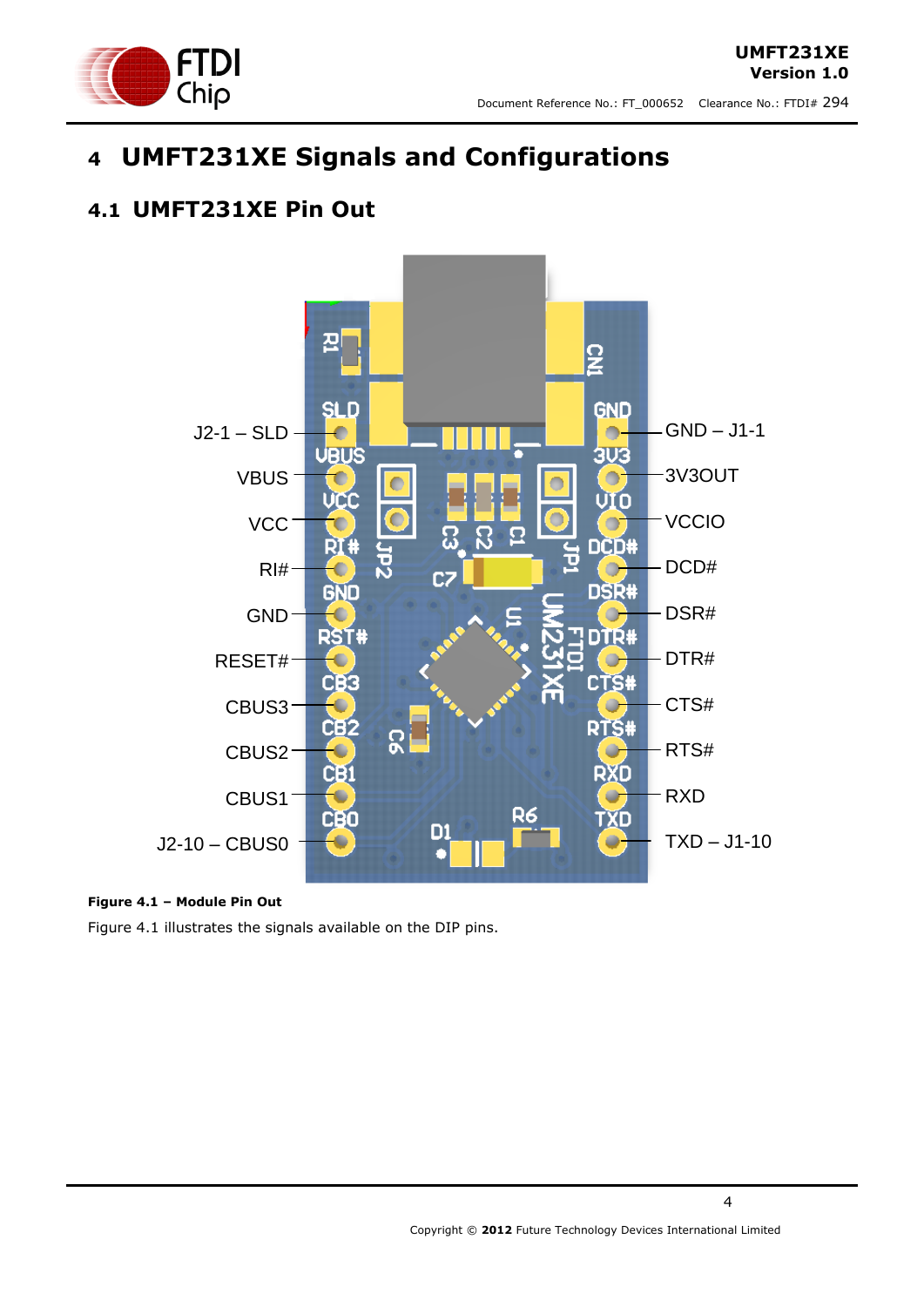

## <span id="page-4-0"></span>**4.2 Signal Descriptions**

| Pin No.           | Name              | <b>Type</b>               | Description                                                                                                                                                                                                                                                                                                                                      |
|-------------------|-------------------|---------------------------|--------------------------------------------------------------------------------------------------------------------------------------------------------------------------------------------------------------------------------------------------------------------------------------------------------------------------------------------------|
| $J1-1,$<br>$J2-5$ | GND               | <b>PWR</b>                | Module Ground Supply Pins                                                                                                                                                                                                                                                                                                                        |
| $J1-2$            | 3V3OUT            | Power<br>Input/<br>Output | 3.3V output from integrated L.D.O. regulator. This pin is decoupled with a 100nF<br>capacitor to ground on the PCB module. The prime purpose of this pin is to provide<br>the 3.3V supply that can be used internally. For power supply configuration details<br>see Section 5.                                                                  |
| $J1-3$            | <b>VCCIO</b>      | Power<br>Input            | +1.8V to +3.3V supply to the UART Interface and CBUS I/O pins. For power supply<br>configuration details see Section 5.                                                                                                                                                                                                                          |
| $J1 - 4$          | DCD#              | Input                     | Data Carrier Detect Control Input.                                                                                                                                                                                                                                                                                                               |
| $J1-5$            | DSR#              | Input                     | Data Set Ready Control Input / Handshake Signal.                                                                                                                                                                                                                                                                                                 |
| $J1-6$            | DTR#              | Output                    | Data Terminal Ready Control Output / Handshake Signal.                                                                                                                                                                                                                                                                                           |
| $J1-7$            | CTS#              | Input                     | Clear To Send Control Input / Handshake Signal.                                                                                                                                                                                                                                                                                                  |
| J1-8              | RTS#              | Output                    | Request to Send Control Output / Handshake Signal.                                                                                                                                                                                                                                                                                               |
| J1-9              | <b>RXD</b>        | Input                     | Receiving Asynchronous Data Input.                                                                                                                                                                                                                                                                                                               |
| J1-10             | <b>TXD</b>        | Output                    | Transmit Asynchronous Data Output.                                                                                                                                                                                                                                                                                                               |
| $J2-1$            | <b>SLD</b>        | <b>GND</b>                | USB Cable Shield. Connected to GND via a 0ohm resistor.                                                                                                                                                                                                                                                                                          |
| $J2-2$            | <b>VBUS</b>       | Power<br>Output           | 5V Power output from the USB bus. For a low power USB bus powered design, up to<br>100mA can be sourced from the 5V supply and applied to the USB bus. A maximum<br>of 500mA can be sourced from the USB bus in a high power USB bus powered design.<br>Currents up to 1A can be sourced from a dedicated charger and applied to the USB<br>bus. |
| $J2-3$            | <b>VCC</b>        | Power<br>Input            | 5V power input for FT231X. For power supply configuration details see Section 5.                                                                                                                                                                                                                                                                 |
| $J2 - 4$          | RI#               | Input                     | Ring Indicator Control Input. When remote wake up is enabled in the internal MTP<br>ROM taking RI# low >20ms can be used to resume the PC USB host controller from<br>suspend.                                                                                                                                                                   |
| $J2-6$            | RESET#            | Input                     | FT231X active low reset line. Configured with an on board pull-up and recommended<br>filter capacitor. When no power is applied to the USB bus reset, will be held low, this<br>prevents current from flowing to the host or hub when in self-powered mode.                                                                                      |
| $J2-7$            | CBUS3             | I/O                       | Configurable CBUS I/O Pin. Function of this pin is configured in the device internal<br>MTP ROM. See CBUS Signal Options, Table 4.2.                                                                                                                                                                                                             |
| $J2-8$            | CBUS <sub>2</sub> | I/O                       | Configurable CBUS I/O Pin. Function of this pin is configured in the device internal<br>MTP ROM. See CBUS Signal Options, Table 4.2.                                                                                                                                                                                                             |
| $J2-9$            | CBUS1             | I/O                       | Configurable CBUS I/O Pin. Function of this pin is configured in the device internal<br>MTP ROM. See CBUS Signal Options, Table 4.2.                                                                                                                                                                                                             |
| $J2-10$           | CBUS <sub>0</sub> | I/O                       | Configurable CBUS I/O Pin. Function of this pin is configured in the device internal<br>MTP ROM. See CBUS Signal Options, Table 4.2.                                                                                                                                                                                                             |

<span id="page-4-1"></span>**Table 4.1 – Module Pin Out Description**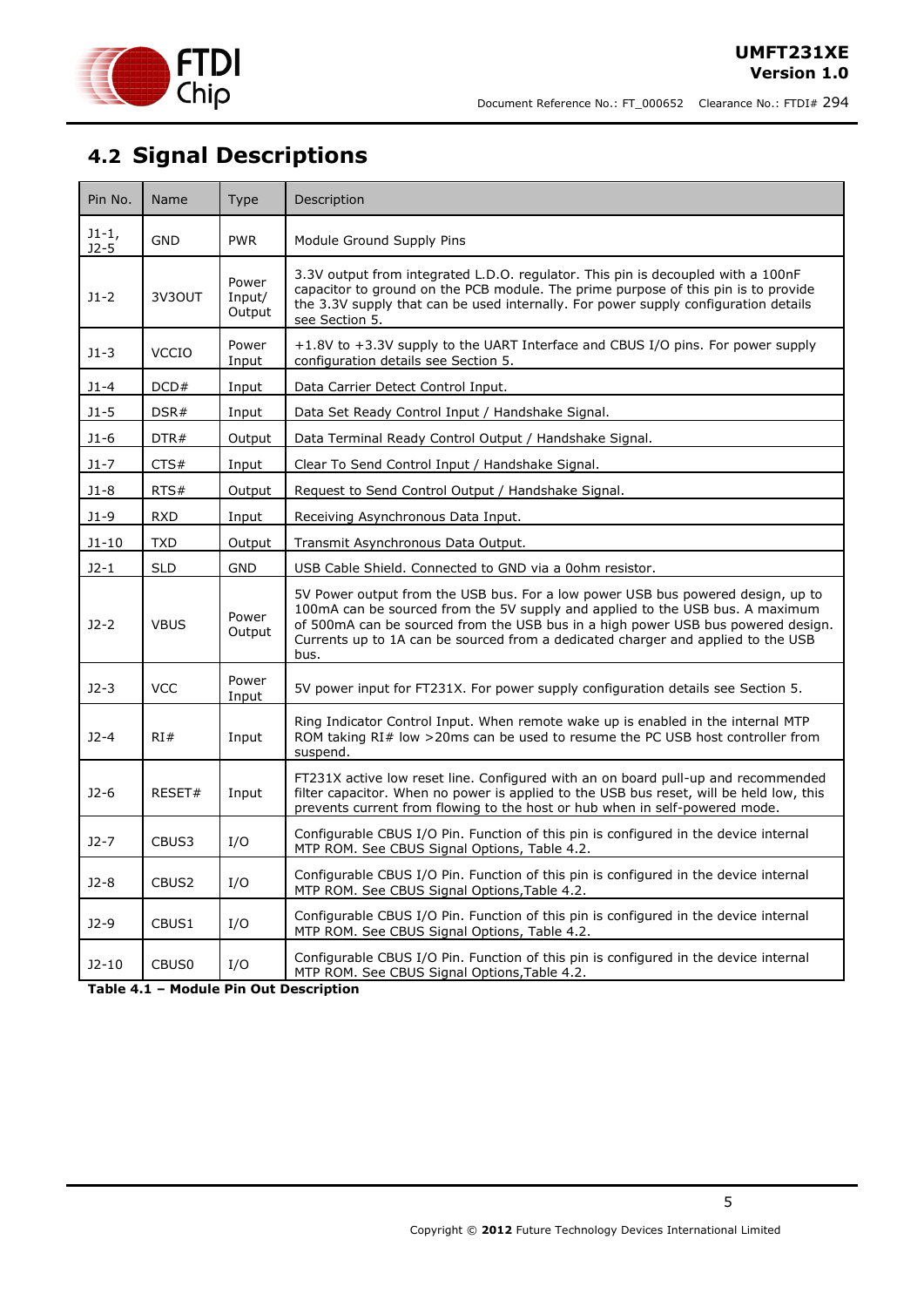

### <span id="page-5-0"></span>**4.3 CBUS Signal Options**

The following options can be configured on the CBUS I/O pins. These options are all configured in the internal MTP ROM using the utility software FT\_PROG, which can be downloaded from the [www.ftdichip.com.](http://www.ftdichip.com/) The default configuration is described in [Section 9.](../../ian.dunn/My%20Documents/SharePoint%20Drafts/DS_UMFT231XA-01.doc#_Internal_EEPROM_Configuration)

| <b>CBUS Signal</b><br><b>Option</b> | <b>Available On</b><br><b>CBUS Pin</b> | <b>Description</b>                                                                                                                                                                                                                                                                                                                                                                                                                      |
|-------------------------------------|----------------------------------------|-----------------------------------------------------------------------------------------------------------------------------------------------------------------------------------------------------------------------------------------------------------------------------------------------------------------------------------------------------------------------------------------------------------------------------------------|
| Tristate                            | CBUS0-CBUS3                            | IO Pad is tri-stated                                                                                                                                                                                                                                                                                                                                                                                                                    |
| DRIVE_1                             | CBUS0-CBUS3                            | Output a constant 1                                                                                                                                                                                                                                                                                                                                                                                                                     |
| DRIVE_0                             | CBUS0-CBUS3                            | Output a constant 0                                                                                                                                                                                                                                                                                                                                                                                                                     |
| <b>TXDEN</b>                        | CBUS0-CBUS3                            | Enable transmit data for RS485                                                                                                                                                                                                                                                                                                                                                                                                          |
| PWREN#                              | CBUS0-CBUS3                            | Output is low after the device has been configured by USB, then high during<br>USB suspend mode. This output can be used to control power to external logic<br>P-Channel logic level MOSFET switch.<br>NOTE: This function is driven by an open-drain to ground with no internal pull-<br>up, this is specially designed to aid battery charging applications. UMFT231XE<br>connects all CBUS and DBUS signals an on-board 47K pull-up. |
| TXLED#                              | CBUS0-CBUS3                            | Transmit data LED drive - open drain pulses low when transmitting data via<br>USB.                                                                                                                                                                                                                                                                                                                                                      |
| RXLED#                              | CBUS0-CBUS3                            | Receive data LED drive - open drain pulses low when receiving data via USB.                                                                                                                                                                                                                                                                                                                                                             |
| TX&RXLED#                           | CBUS0-CBUS3                            | LED drive - open drain pulses low when transmitting or receiving data via USB.                                                                                                                                                                                                                                                                                                                                                          |
| SLEEP#                              | CBUS0-CBUS3                            | Goes low during USB suspend mode. Typically used to power down an external<br>logic to RS232 level converter IC in USB to RS232 converter designs. Cancel<br>SLEEP# option for when connected to a dedicated charger port, this can be<br>selected when configuring the MTP ROM. When this option is enabled SLEEP# is<br>driven high when FT231X is connected to a Dedicated Charger Port.                                             |
| CLK24MHz                            | CBUS0-CBUS3                            | 24 MHz Clock output.**                                                                                                                                                                                                                                                                                                                                                                                                                  |
| CLK12MHz                            | CBUS0-CBUS3                            | 12 MHz Clock output.**                                                                                                                                                                                                                                                                                                                                                                                                                  |
| CLK6MHz                             | CBUS0-CBUS3                            | 6 MHz Clock output.**                                                                                                                                                                                                                                                                                                                                                                                                                   |
| GPIO                                | CBUS0-CBUS3                            | CBUS bit bang mode option. Allows up to 4 of the CBUS pins to be used as<br>general purpose I/O. Configured individually for CBUS0, CBUS1, CBUS2 and<br>CBUS3 in the internal MTP ROM. A separate application note, <b>AN232R-01</b> ,<br>available from FTDI website (www.ftdichip.com) describes in more detail how to<br>use CBUS bit bang mode.                                                                                     |
| BCD_Charger                         | CBUS0-CBUS3                            | Battery Charge Detect indicates when the device is connected to a dedicated<br>battery charger host. Active high output. NOTE: Requires a 10K pull-down to<br>remove power up toggling.                                                                                                                                                                                                                                                 |
| BCD Charger#                        | CBUS0-CBUS3                            | Active low BCD Charger, driven by an open drain to ground with no internal<br>pull-up (4.7K on board pull-up present).                                                                                                                                                                                                                                                                                                                  |
| BitBang WR#                         | CBUS0-CBUS3                            | Synchronous and asynchronous bit bang mode WR# strobe output.                                                                                                                                                                                                                                                                                                                                                                           |
| BitBang_RD#                         | CBUS0-CBUS3                            | Synchronous and asynchronous bit bang mode RD# strobe output.                                                                                                                                                                                                                                                                                                                                                                           |
| VBUS_Sense                          | CBUS0-CBUS3                            | Input to detect when VBUS is present.                                                                                                                                                                                                                                                                                                                                                                                                   |
| Time_Stamp                          | CBUS0-CBUS3                            | Toggle signal which changes state each time a USB SOF is received                                                                                                                                                                                                                                                                                                                                                                       |
| Keep_Awake#                         | CBUS0-CBUS3                            | Active Low input, prevents the chip from going into suspend.                                                                                                                                                                                                                                                                                                                                                                            |

#### <span id="page-5-1"></span>**Table 4.2 – CBUS Signal Options**

\*\*When in USB suspend mode the outputs clocks are also suspended.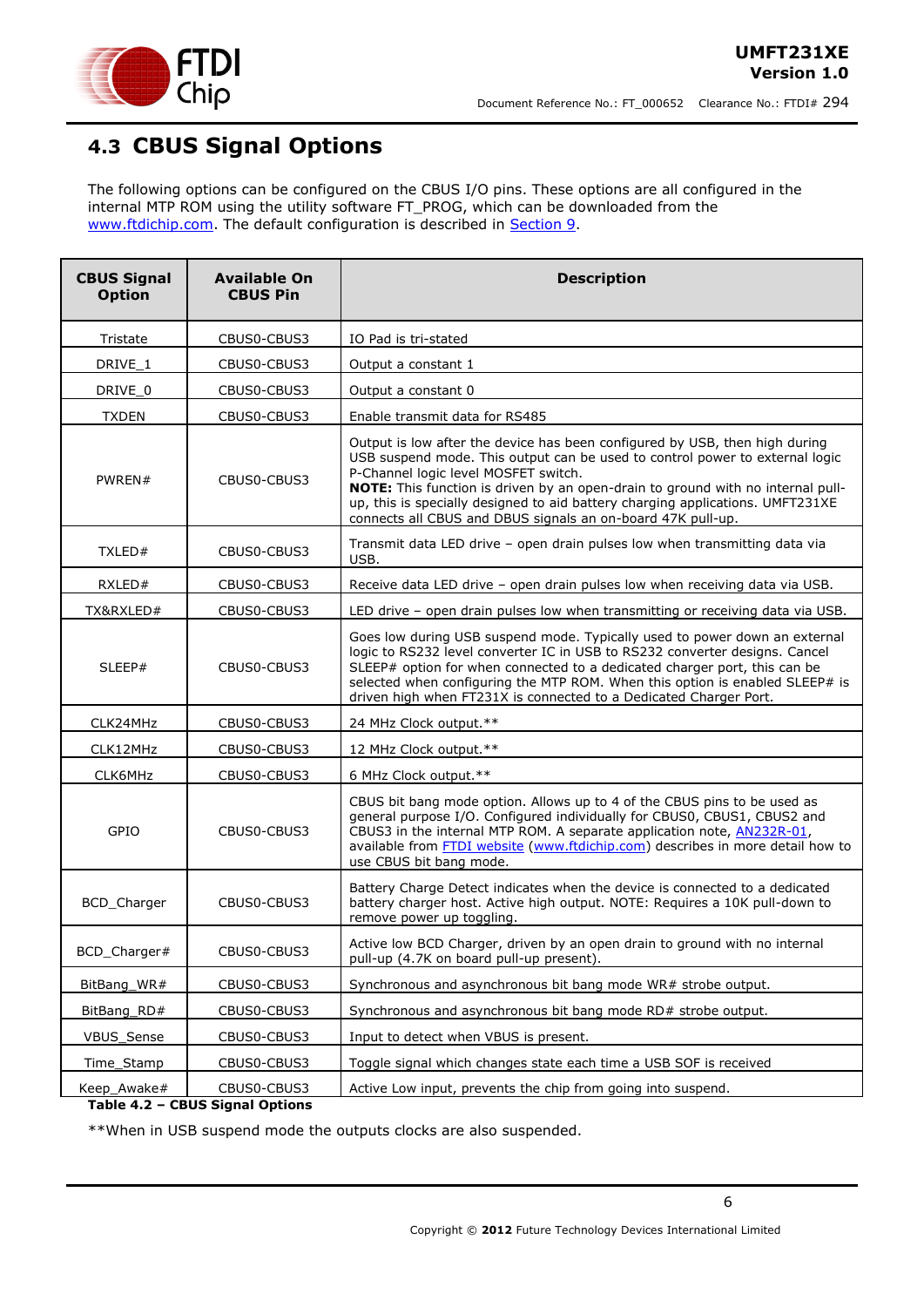

# <span id="page-6-0"></span>**5 Module Configurations**

## <span id="page-6-1"></span>**5.1 Jumper Configuration Options**

| Jumper No. | Setting | <b>Status</b>   | Description                                                                                                                                                                                                                                                                                                         |
|------------|---------|-----------------|---------------------------------------------------------------------------------------------------------------------------------------------------------------------------------------------------------------------------------------------------------------------------------------------------------------------|
| JP1        | Shorted | <b>Default</b>  | Connects internal 3.3V regulator to VCCIO. This restricts signal drive to only 3.3V<br>level signals.                                                                                                                                                                                                               |
| JP1        | Opened  | Non-<br>Default | Disconnects internal 3.3V regulator connection to VCCIO. This mode allows for the<br>supply of 1.8V-3.3V power from an external power supply, thus allows the<br>processing of signals with logic levels between 1.8V and 3.3V. VCCIO can be<br>adjusted to match the interface requirements of external circuitry. |

<span id="page-6-2"></span>**Table 5.1 – Jumper JP1 Pin Description**

| <b>Jumper No.</b> | Setting | <b>Status</b>   | <b>Description</b>                                                                                                                    |
|-------------------|---------|-----------------|---------------------------------------------------------------------------------------------------------------------------------------|
| JP <sub>2</sub>   | Shorted | Default         | Connects VBUS to VCC. This mode is known as "USB-Powered" mode.                                                                       |
| JP2               | Opened  | Non-<br>Default | Disconnects VBUS to VCC. This allows the supply of power from an external power<br>supply. This mode is known as "Self-Powered" mode. |

<span id="page-6-3"></span>**Table 5.2 – Jumper JP2 Pin Description**

**Note:** There should never be more than one power output supplied to the same net. If JP2 is fitted when an external power supply is applied a direct short between two power supplies will be formed, this can result in damage to the UMFT231XE module and the target circuit.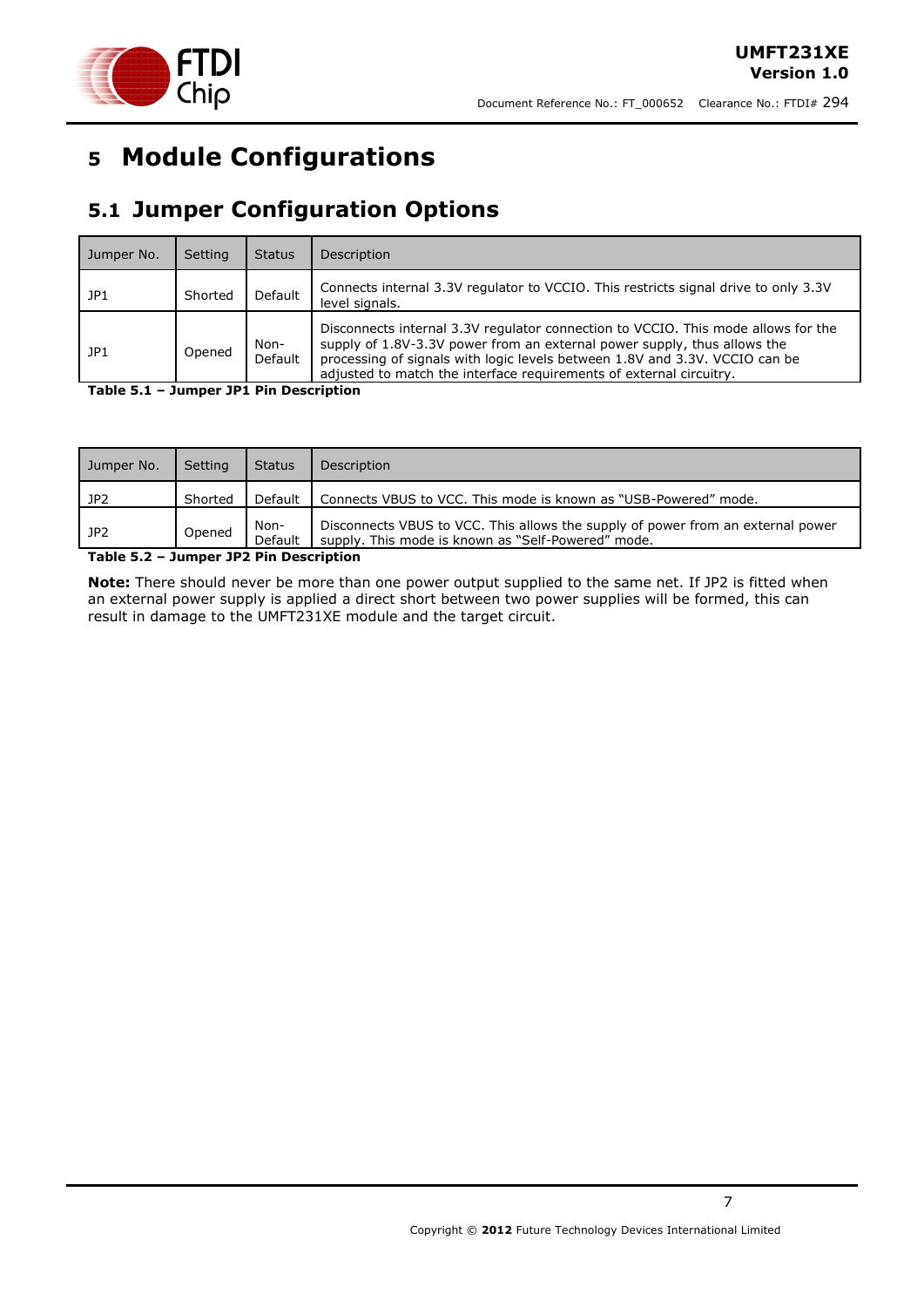

### <span id="page-7-0"></span>**5.2 Bus Powered Configuration**



<span id="page-7-1"></span>**Figure 5.1 – Bus Powered Configuration**

A bus powered configuration draws its power from the USB host/hub. The UMFT231XE is configured by default to be in bus powered mode.

[Figure 5.1](#page-7-1) illustrates the UMFT231XE module in a typical USB bus powered design configuration. By default VCCIO is connected to 3V3OUT, and VCC is connected to VBUS.

For a bus power configuration power is supplied from the USB VBUS:

+5V VBUS power is sourced from the USB bus and is connected to the FT231X power input (VCC)

+3.3V power is sourced from the FT231X"s voltage regulator output and is connected to the FT231X IO port's power input (VCCIO).

Interfacing the UMFT231XE module to a microcontroller (MCU), or other logic devices for bus powered configuration is done the same way as a self-powered configuration (see Section 3), except it is possible for the MCU or external device to take its power supply from the USB bus (either the 5V from the USB pin, or 3.3V from the 3V3OUT pin).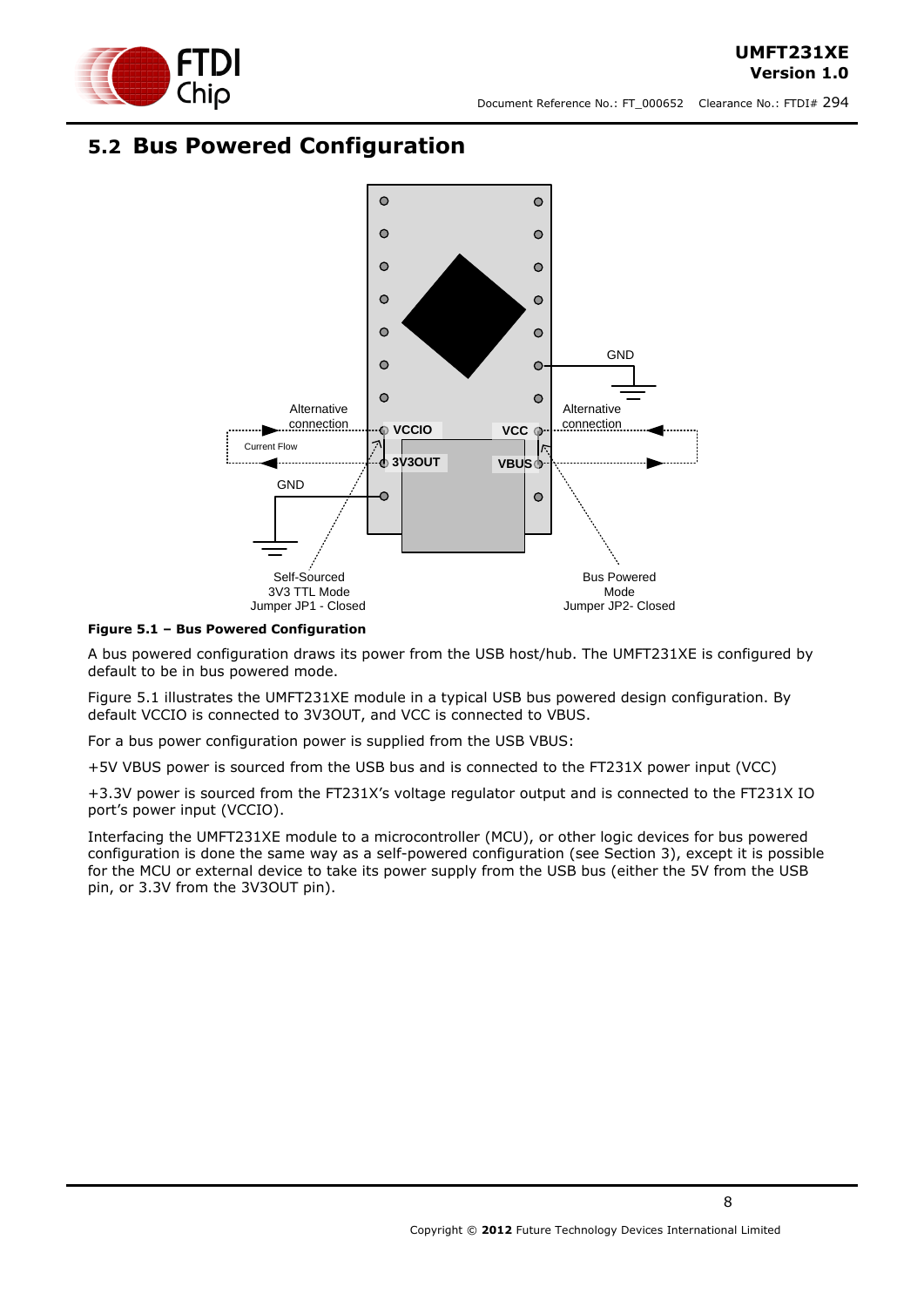

### <span id="page-8-0"></span>**5.3 Self Powered Configuration**



#### <span id="page-8-1"></span>**Figure 5.2 – Self-Powered Configuration**

A self-powered configuration operates on the principle of drawing power from an external power supply, as oppose to drawing power from the USB host. In this configuration no current is drawn from the USB bus.

[Figure 5.2](#page-8-1) illustrates the UMFT231XE in a typical USB self-powered configuration. In this case the jumper connection of JP1 is removed, which allows 5V power to be supplied to the module VCC pins from an external source. VCCIO can to be powered from 3V3OUT or the VCC of an external source.

For a self-powered configuration, it is necessary to prevent current from flowing back to the USB data lines when the connected USB host or hub has powered down. To carry out this function the UMFT231XE uses an on-board voltage divider network connected to the USB bus and RESET# pin. This operates on the principle that when no power is supplied to the VBUS line, the FT231X will automatically be held in reset by a weak pull-down, when power is applied the voltage divider will apply a weak 3.3V pull-up. Driving a level to the RESET# pin of the UMFT231XE will override the effect of this voltage divider. When the FT231X is in reset the USB DP signal pull-up resistor connected to the data lines is disconnected and no current can flow down the USB lines.

An example of interfacing the FT231X with a Microcontroller"s UART interface is also illustrated in [Figure](#page-8-1)  [5.2.](#page-8-1) This example shows the wire configuration of the transfer and handshake lines. This example also illustrates that a voltage other than 3.3V can be supplied to the FT231X"s IO port, this feature is described further and for bus powered mode in Section [5.5.](#page-10-0)

Alternatively, both the FT231X"s IO port and MCU can be powered from the 3V3OUT pin; this approach is described in Section [5.4.](#page-9-0)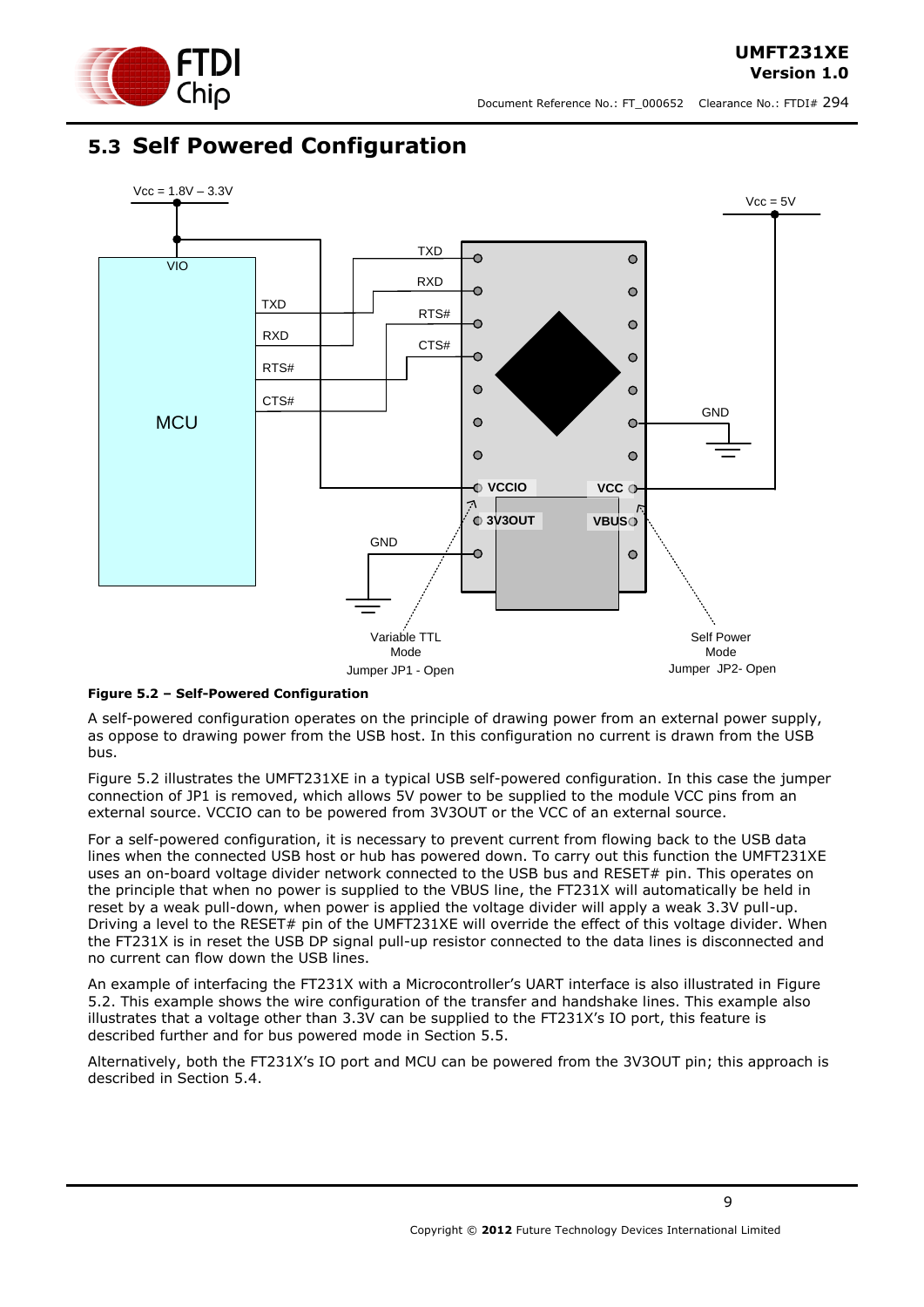

### <span id="page-9-0"></span>**5.4 USB Bus Powered with Power Switching Configuration**



#### <span id="page-9-1"></span>**Figure 5.3 – Bus Powered with Power Switching Configuration**

USB bus powered mode is introduced in Section [5.2.](#page-7-0) This section describes how to use bus-powered mode with a power switch.

USB bus powered circuits are required by USB compliance standards to consume less than 2.5mA (and less than 100mA when not enumerated and not suspended) when connected to a host or hub when in USB suspend mode. The PWREN# CBUS function can be used to remove power from external circuitry whenever the FT231X is not enumerated.

To implement a power switch using PWREN#, configure a P-Channel Power MOSFET to have a soft start by fitting a 10K pull-up, a 1K series resistor and a 100nF cap as shown in [Figure 5.3.](#page-9-1)

Connecting the source of the P-Channel MOSFET to 3V3OUT instead of VBUS can allow external logic to source 3.3V power from the FT231X without breaking USB compliancy. In this setup it is important that the VCCIO is not sourced from the drain of this MOSFET, this is because the power used to drive the gate of this transistor is sourced from VCCIO. VCCIO should be connected directly to 3V3OUT for this setup to function effectively. It is also important that the external logic must and IO core of the FT231X must not draw more that 50mA, this is because the current limit of the internal 3.3V regulator is 50mA.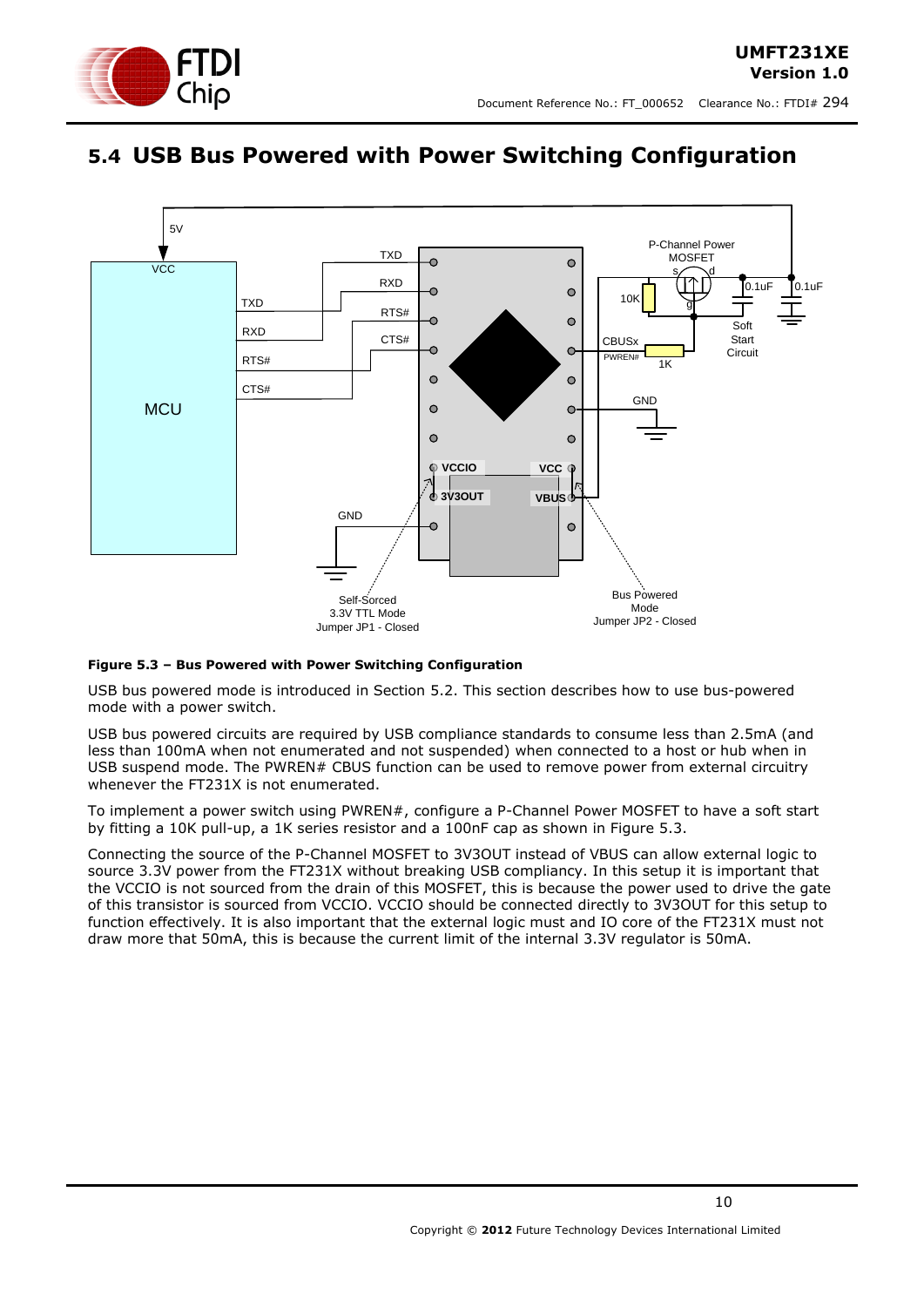

**UMFT231XE**

## <span id="page-10-0"></span>**5.5 Variable IO Voltage Supply**



#### <span id="page-10-1"></span>**Figure 5.4 – USB Bus Powered 3.3V Logic Drive**

The FT231X can process signals at CMOS/TTL logic levels in the range of 1.8V to 3.3V. This section describes how to utilise this feature.

[Figure 5.4](#page-10-1) shows a configuration where the FT231X is interfaced to a device with IOs operating in the range of 1.8V - 3.3V. The IO ports of this module need to be powered with a voltage level that is equal to the level of the signals it is processing. Since the FT231X"s embedded voltage regulator only outputs 3V3 the IO ports will need to be powered from another power source when operating at voltage levels other than 3.3V.

By default, a short is present between 3V3OUT (embedded voltage regulator) and VCCIO (IO port"s power input with the connection made by JP1. If an external power supply is used to power the IO ports this jumper needs to be open.

The configuration described in this section can be implemented in either bus-powered mode or selfpowered mode.

Note 1: The CBUS and DBUS pins are 5V tolerant; however these signals cannot drive signals at 5V TTL/CMOS. VCCIO is not 5V tolerant; applying 5V to VCCIO will damage the chip.

Note 2: If power is applied to VCCIO and no power is applied to VCC all IOs will be at an unknown state, this however will not damage the chip. The FT231X also has protective circuitry to prevent the chip being damaged by a voltage discrepancy between VCCIO and the level of the signal being processed.

Note 3: When using VCCIO less than 3V3 on a chip from FTDI's X-chip range, it is recommended to use pull up resistors (47K) to VCCIO on the data lines, all of the UMFT2xxXE devices include an on-board pull-up for these lines.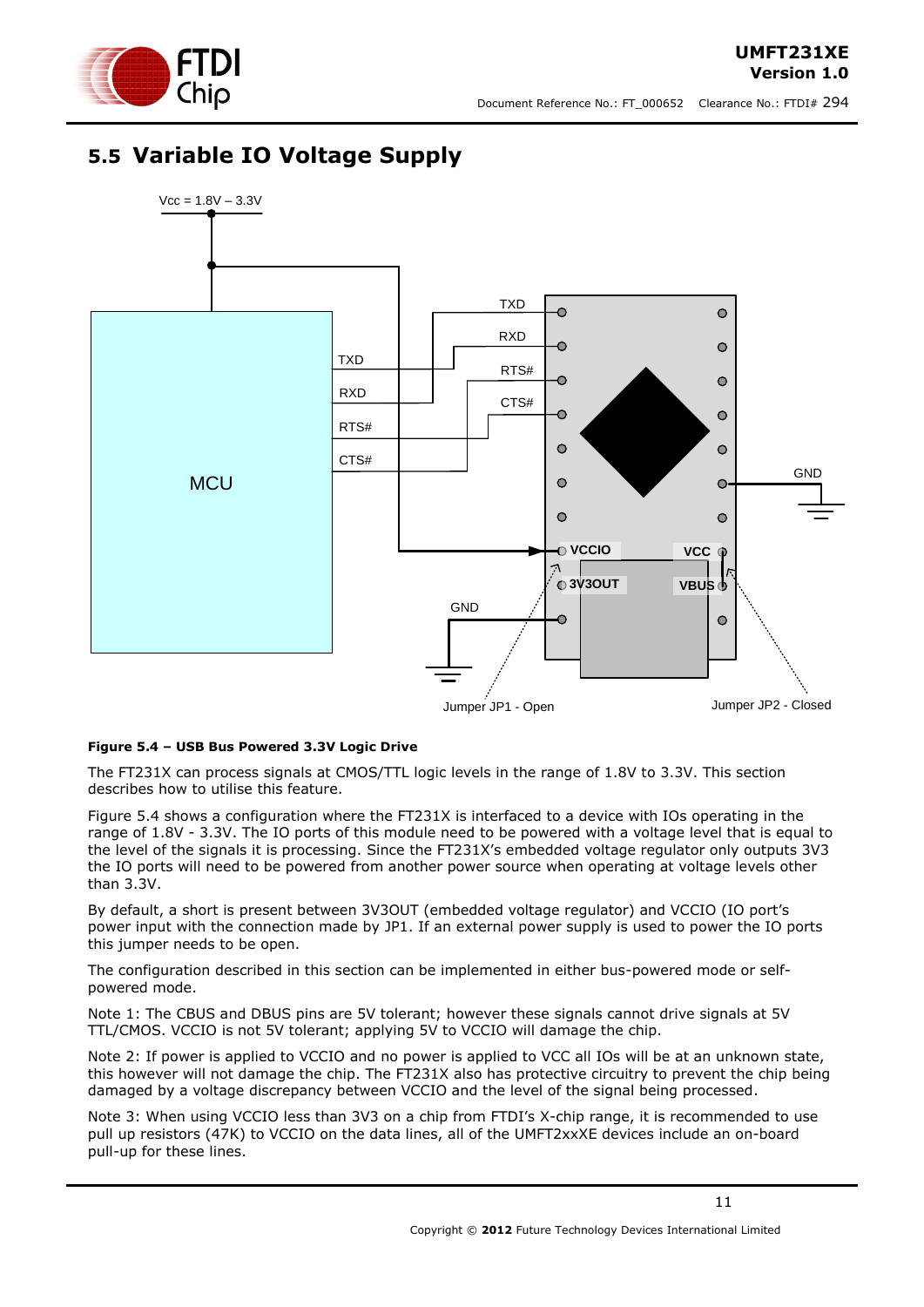

### <span id="page-11-0"></span>**5.6 3.3V Voltage Supply**



### <span id="page-11-2"></span>**Figure 5.5 – USB Self Powered 3.3V Logic Drive**

The FT231X can be powered from a single 3.3V supply. This feature is an alternative to having the FT231X powered at 5V in standard self-powered configuration.

The 3.3V Self Powered configuration is illustrated in [Figure 5.5.](#page-11-2) Note that the 3.3V input is connected to VCC, VCCIO and 3V3OUT.

### <span id="page-11-1"></span>**5.7 Configuring the MTP ROM**

The FT231X contains an embedded MTP ROM. This can be used to configure the functions of each CBUS pin, the current drive on each signal pin, current limit for the USB bus and the other descriptors of the device. For details on using the MTP ROM/EEPROM programming utility FT\_PROG, please see the [FT\\_PROG User Guide.](http://www.ftdichip.com/Support/Documents/AppNotes/AN_124_User_Guide_For_FT_PROG.pdf)

When programming the MTP ROM please note:

- i) One of the CBUS Pins can be configured as PWREN# in the internal MTP ROM. This can be used to switch the power supply to the external circuitry.
- ii) The Max Bus Power setting of the MTP ROM should specify the maximum current to be drawn from the USB host/hub when enumerated. For high-powered USB devices the current limit when enumerated is between 100mA and 500mA, for low-powered USB devices the current limit is 100mA.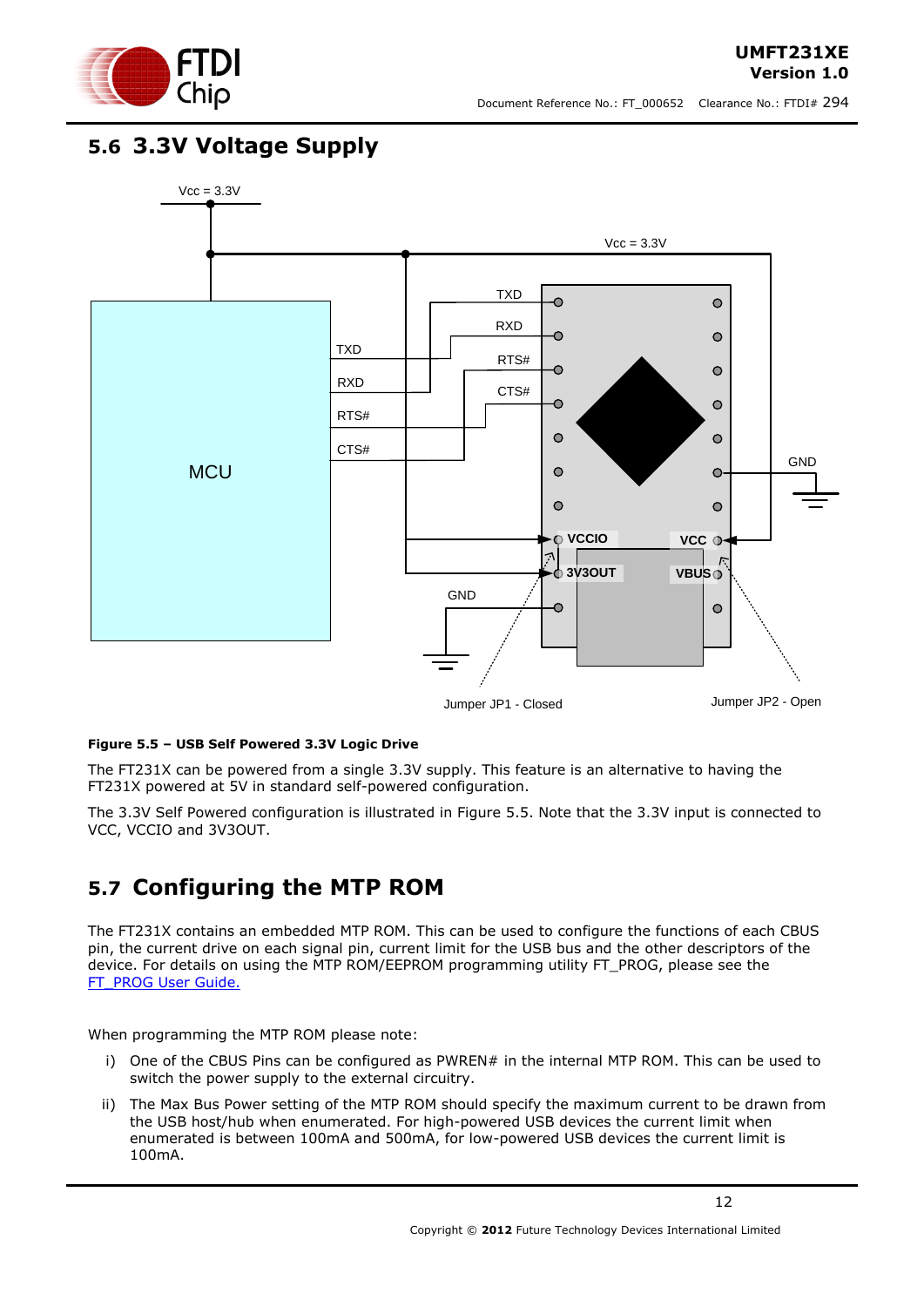

# <span id="page-12-0"></span>**6 Module Dimensions**



<span id="page-12-1"></span>**Figure 6.1 – UMFT231XE Module Dimensions**

All dimensions are given in millimetres.

The UMFT231XE module exclusively uses lead free components, and is fully compliant with European Union directive 2002/95/EC.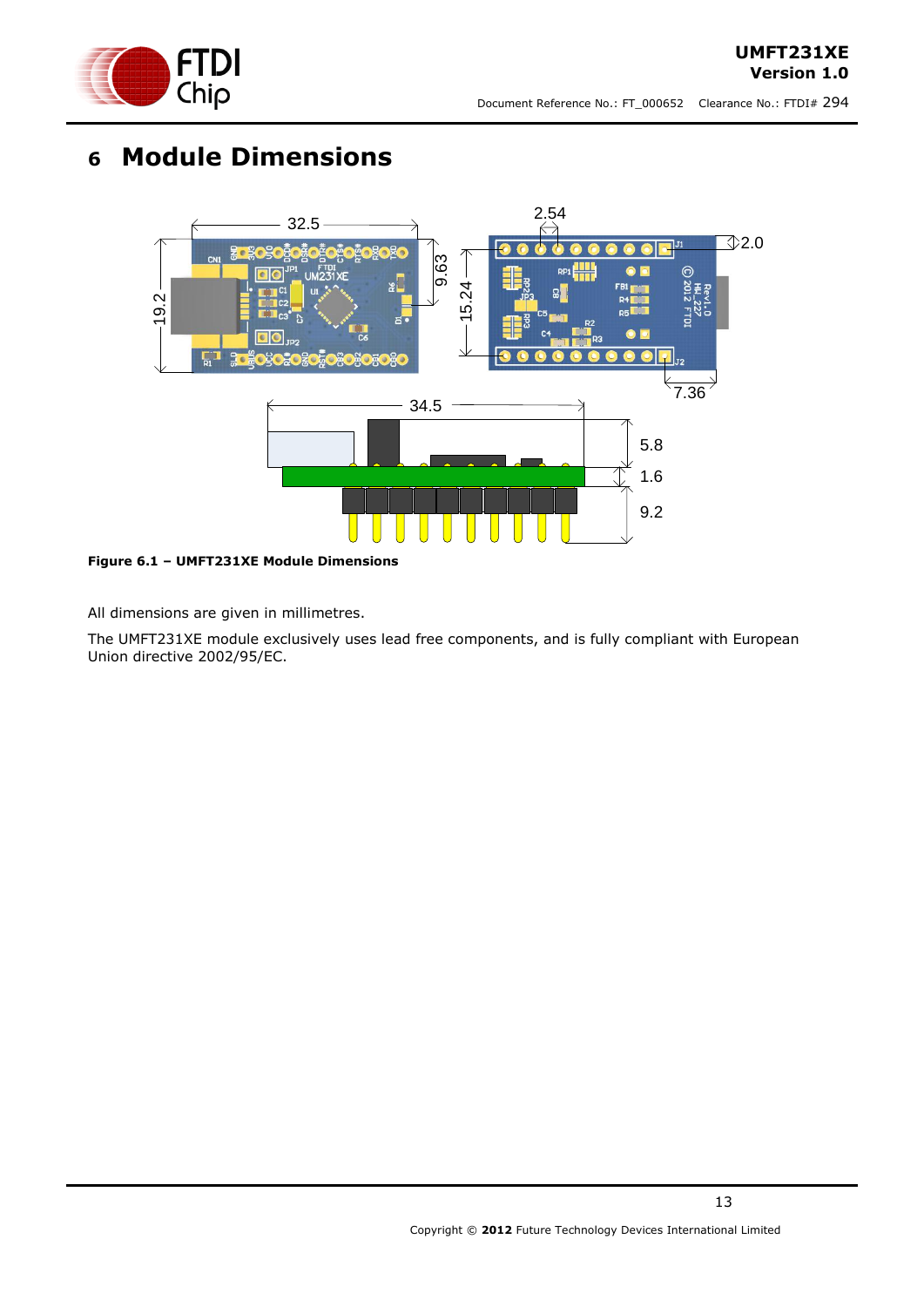

## <span id="page-13-0"></span>**7 UMFT231XE Module Circuit Schematic**



<span id="page-13-1"></span>**Figure 7.1 – Module Circuit Schematic**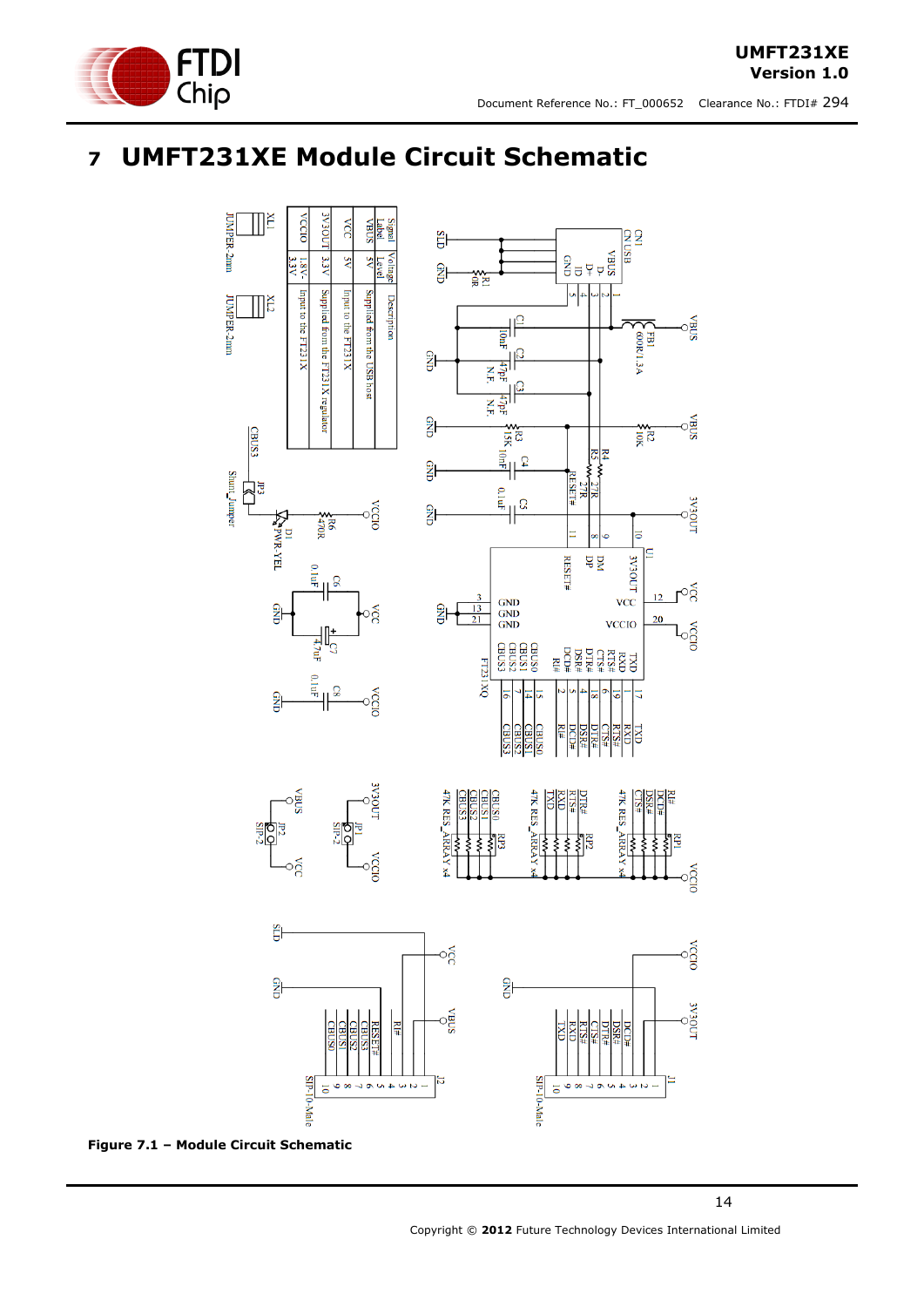

## <span id="page-14-0"></span>**8 Internal MTP ROM Configuration**

Following a power-on reset or a USB reset the FT231X will scan its internal MTP ROM and read the USB configuration descriptors stored there. The default values programmed into the internal MTP ROM in the FT231XQ used on the UMFT231XE are shown in Table 8.1.

| Parameter                            | Value              | <b>Notes</b>                                                                                                                                                        |
|--------------------------------------|--------------------|---------------------------------------------------------------------------------------------------------------------------------------------------------------------|
| USB Vendor ID (VID)                  | 0403h              | FTDI default VID (hex)                                                                                                                                              |
| USB Product UD (PID)                 | 6015h              | FTDI default PID (hex)                                                                                                                                              |
| Serial Number Enabled?               | Yes                |                                                                                                                                                                     |
| Serial Number                        | See Note           | A unique serial number is generated and programmed into<br>the MTP ROM during final test of the UM232R module.                                                      |
| Pull down I/O Pins in USB<br>Suspend | Disabled           | Enabling this option will make the device pull down on the<br>UART interface lines when the power is shut off (PWREN#<br>is high).                                  |
| Manufacturer Name                    | <b>FTDI</b>        |                                                                                                                                                                     |
| Product Description                  | UMFT231XE          |                                                                                                                                                                     |
| Max Bus Power Current                | 90 <sub>m</sub> A  |                                                                                                                                                                     |
| Power Source                         | <b>Bus Powered</b> |                                                                                                                                                                     |
| Device Type                          | FT231X             |                                                                                                                                                                     |
| <b>USB Version</b>                   | 0200               | Returns USB 2.0 device description to the host. Note: The<br>device is a USB 2.0 Full Speed device (12Mb/s) as opposed<br>to a USB 2.0 High Speed device (480Mb/s). |
| Remote Wake Up                       | Enabled            | Taking RI# low will wake up the USB host controller from<br>suspend.                                                                                                |
| High Current I/Os                    | Disabled           | Enables the high drive level on the UART and CBUS I/O<br>pins.                                                                                                      |
| Load VCP Driver                      | Enabled            | Makes the device load the CVP driver interface for the<br>device.                                                                                                   |
| CBUS0                                | GPIO               |                                                                                                                                                                     |
| CBUS1                                | GPIO               |                                                                                                                                                                     |
| CBUS2                                | GPIO               |                                                                                                                                                                     |
| CBUS3                                | GPIO               |                                                                                                                                                                     |
| <b>Invert UART</b>                   | Disabled           | Signal on this pin becomes TXD# if enable.                                                                                                                          |

<span id="page-14-1"></span>**Table 8.1 – Default Internal MTP ROM Configuration**

The internal MTP ROM in the FT231X can be programmed over USB using the utility program FT\_PROG. FT\_PROG can be downloaded from the [www.ftdichip.com.](http://www.ftdichip.com/) Users who do not have their own USB vendor ID but who would like to use a unique Product ID in their design can apply to FTDI for a free block of unique PIDs. Contact [FTDI Support](mailto:support1@ftdichip.com?subject=UM232R%20Free%20Block%20of%20Unique%20PIDs) (support1@ftdichip.com) for this service, also see TN 100 and [TN\\_101.](http://www.ftdichip.com/Support/Documents/TechnicalNotes/TN_104_Guide%20to%20Debugging_Customers_Failed_Driver_%20Installation_%20on_%20Windows.pdf)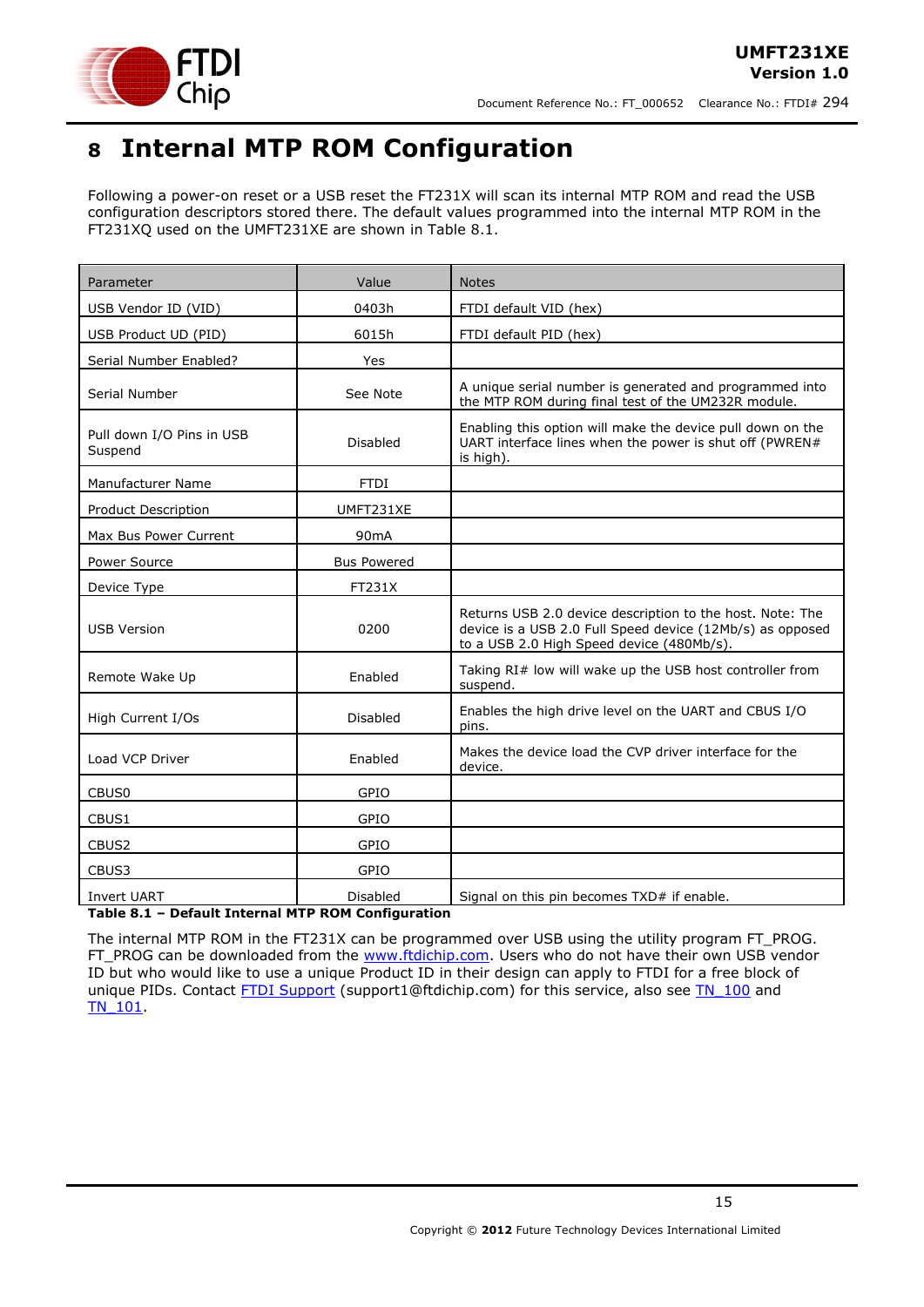

## <span id="page-15-0"></span>**9 Contact Information**

#### **Head Office – Glasgow, UK**

Future Technology Devices International Limited Unit 1, 2 Seaward Place, Centurion Business Park Glasgow G41 1HH United Kingdom Tel: +44 (0) 141 429 2777 Fax: +44 (0) 141 429 2758

E-mail (Sales) [sales1@ftdichip.com](mailto:sales1@ftdichip.com) E-mail (Support) [support1@ftdichip.com](mailto:support1@ftdichip.com) E-mail (General Enquiries) [admin1@ftdichip.com](mailto:admin1@ftdichip.com)

#### **Branch Office – Taipei, Taiwan**

Future Technology Devices International Limited (Taiwan) 2F, No. 516, Sec. 1, NeiHu Road Taipei 114 Taiwan , R.O.C. Tel: +886 (0) 2 8791 3570 Fax: +886 (0) 2 8791 3576

E-mail (Sales) [tw.sales1@ftdichip.com](mailto:tw.sales1@ftdichip.com)

E-mail (Support) [tw.support1@ftdichip.com](mailto:tw.support1@ftdichip.com) E-mail (General Enquiries) [tw.admin1@ftdichip.com](mailto:tw.admin1@ftdichip.com)

#### **Branch Office – Hillsboro, Oregon, USA**

Future Technology Devices International Limited (USA) 7235 NW Evergreen Parkway, Suite 600 Hillsboro, OR 97123-5803 USA Tel: +1 (503) 547 0988 Fax: +1 (503) 547 0987

E-Mail (Sales) [us.sales@ftdichip.com](mailto:us.sales@ftdichip.com) E-Mail (Support) [us.support@ftdichip.com](mailto:us.support@ftdichip.com) E-Mail (General Enquiries) [us.admin@ftdichip.com](mailto:us.admin@ftdichip.com)

#### **Branch Office – Shanghai, China**

Future Technology Devices International Limited (China) Room 1103, No. 666 West Huaihai Road, Shanghai, 200052 China Tel: +86 (0)21 6235 1596 Fax: +86 (0)21 6235 1595

E-mail (Support) [cn.support@ftdichip.com](mailto:cn.support@ftdichip.com) E-mail (General Enquiries) [cn.admin@ftdichip.com](mailto:cn.admin@ftdichip.com)

E-mail (Sales) [cn.sales@ftdichip.com](mailto:cn.sales@ftdichip.com)

#### **Web Site**

[http://ftdichip.com](http://ftdichip.com/)

#### **Distributor and Sales Representatives**

Please visit the Sales Network page of the [FTDI Web site](http://ftdichip.com/FTSalesNetwork.htm) for the contact details of our distributor(s) and sales representative(s) in your country.

System and equipment manufacturers and designers are responsible to ensure that their systems, and any Future Technology Devices International Ltd (FTDI) devices incorporated in their systems, meet all applicable safety, regulatory and system-level performance requirements. All application-related information in this document (including application descriptions, suggested FTDI devices and other materials) is provided for reference only. While FTDI has taken care to assure it is accurate, this information is subject to customer confirmation, and FTDI disclaims all liability for system designs and for any applications assistance provided by FTDI. Use of FTDI devices in life support and/or safety applications is entirely at the user's risk, and the user agrees to applications assistance provided by FTDI. Use of FTDI devices defend, indemnify and hold harmless FTDI from any and all damages, claims, suits or expense resulting from such use. This document is subject to change without notice. No freedom to use patents or other intellectual property rights is implied by the publication of this document. Neither the whole nor any part of the information contained in, or the product described in this document, may be adapted or reproduced in any material or electronic form without the prior written consent of the copyright holder. Future Technology Devices International Ltd, Unit 1, 2 Seaward Place, Centurion Business Park, Glasgow G41 1HH, United Kingdom. Scotland Registered Company Number: SC136640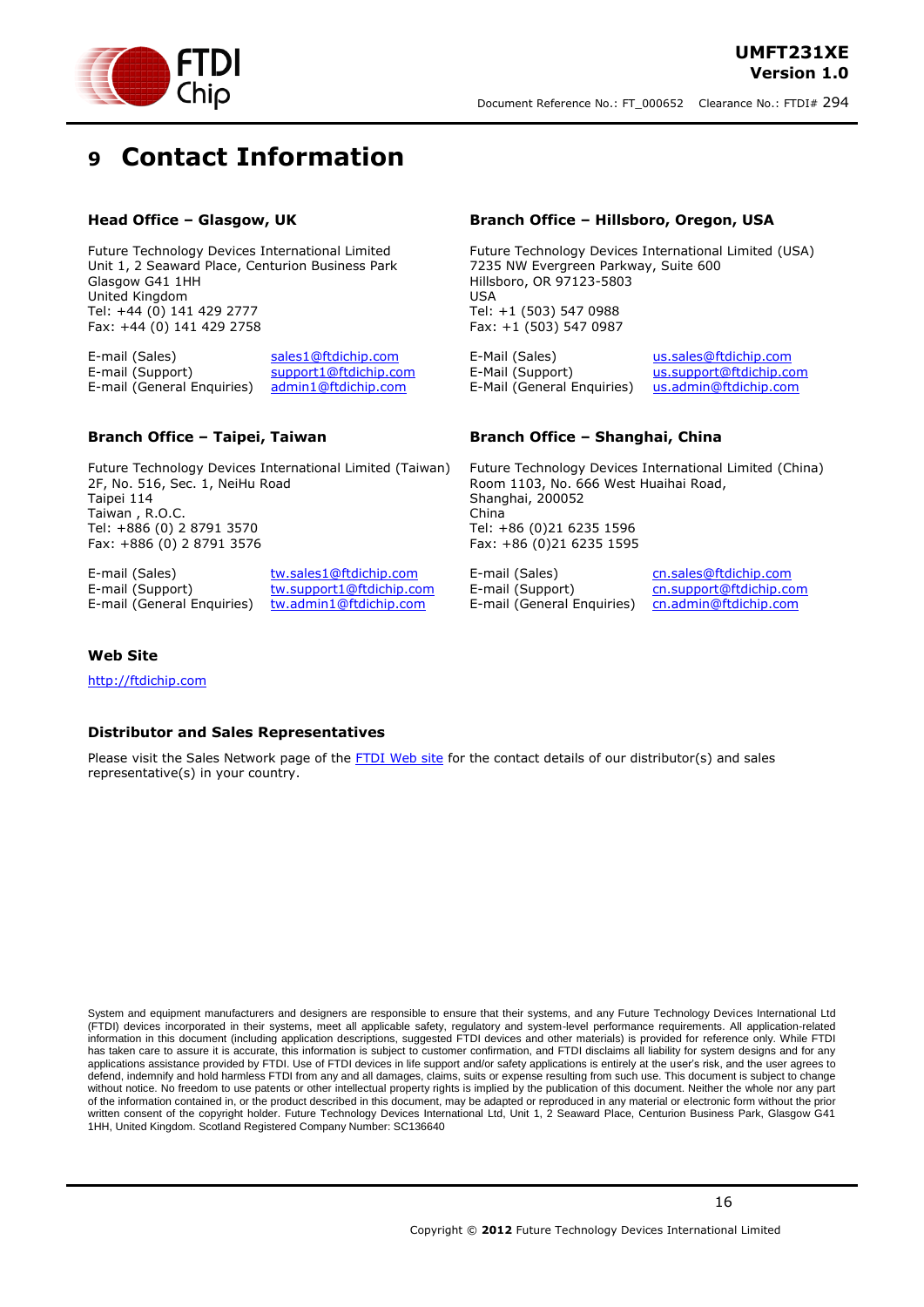

## <span id="page-16-0"></span>**Appendix A - List of Figures and Tables**

| <b>List of Figures</b> |  |
|------------------------|--|
|                        |  |
|                        |  |
|                        |  |
|                        |  |
|                        |  |
|                        |  |
|                        |  |
|                        |  |

### **List of Tables**